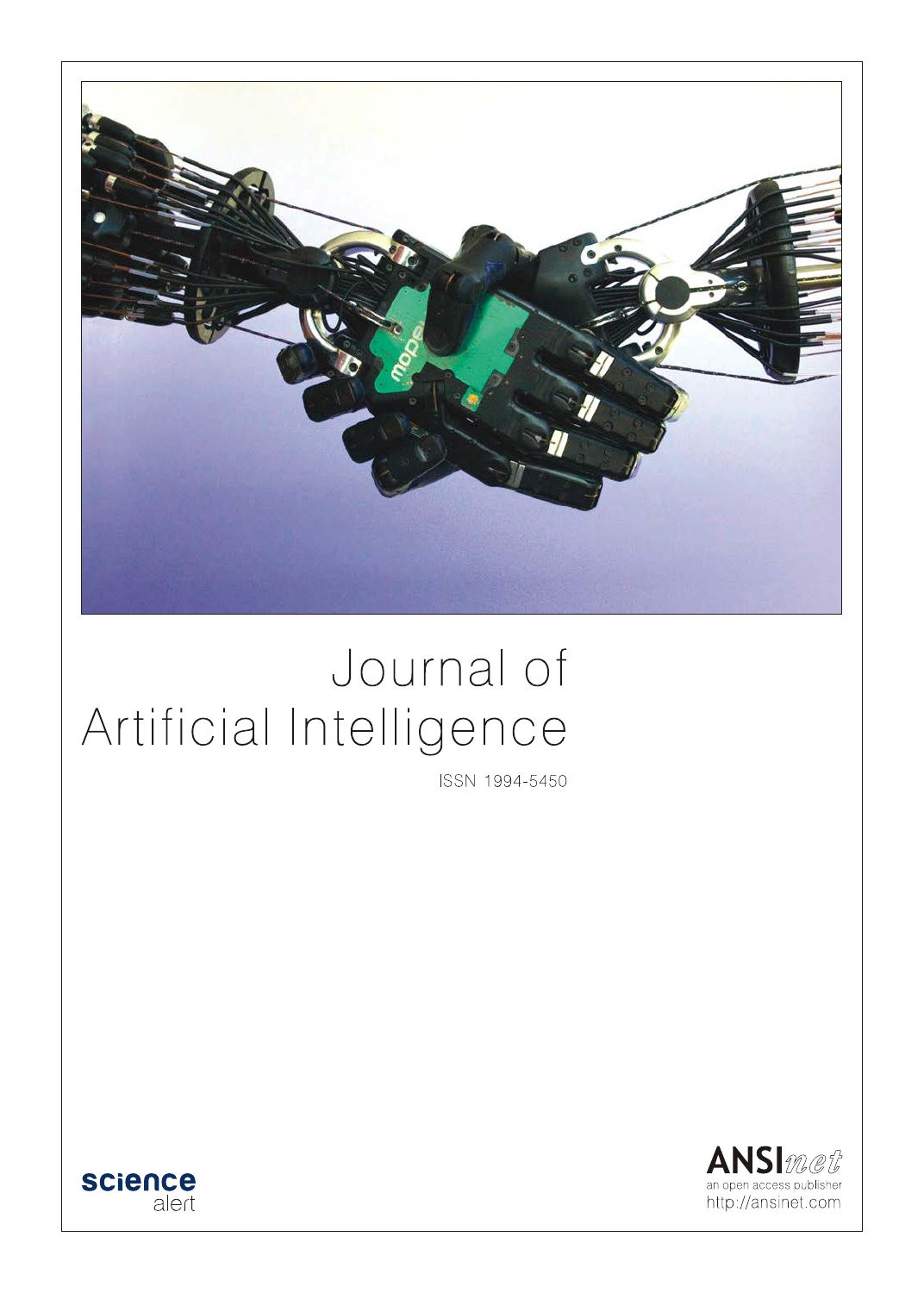#### **OPEN ACCESS Journal of Artificial Intelligence**

ISSN 1994-5450 DOI: 10.3[923/jai.2016.39.44](http://crossmark.crossref.org/dialog/?doi=10.3923/jai.2016.39.44&domain=pdf&date_stamp=2016-06-15)



## **Case Report A Novel Metric for Comparing the Intelligence of Two Swarm Multiagent Systems**

 $^{\rm 1}$ Laszlo Barna lantovics and  $^{\rm 2}$ Corina Rotar

1 Petru Maior University, Tg. Mures, Romania 2 1 "Decembrie 1918'' University, Alba Iulia, Romania

### Abstract

Background: Swarm systems are used for many difficult, even NP-hard problems solving. In the scientific literature, the swarm systems intelligence is mostly considered at the swarm level and it is based on some considerations, like autonomous learning, self-adaptation, evolution and efficient and flexible problems solving. It were identified as a necessity the elaboration of metrics that allow an effective and accurate measuring of swarm systems intelligence, taking also into consideration the variability of intelligence in the systems responses to different situations. Materials and Methods: In this study a novel metric, called MetrInt have been proposed for accurate comparison of two swarm systems intelligence. For proving the effectiveness of the metric, it was realized a case study for two swarm systems that mimic the biological ant colony, which solve a computational NP-hard problem, the traveling salesman problem. Results: The main result reported in this study consists in the proposed metric for comparison of two swarm systems intelligence. By applying the proposed metric, MetrInt, in the case study, it resulted that the two studied swarm multiagent systems can be considered as having the same intelligence level even there is a measurable numerical difference in intelligence. Based on this consideration, it can be concluded that both of them can be included in the same intelligence class. Conclusion: The proposed metric is appropriate for comparing two swarm systems with the same type of intelligence based on their intelligence level. It is also appropriate in the case of the design of swarm systems that should intelligently solve problems. The proposed metric is appropriate for comparison of two swarm systems intelligence. A swarm system could behave in different situations with lower or higher intelligence. MetrInt is an accurate metric, which takes into consideration the intelligence manifestation's variability. It is effective even in the case of small differences in the intelligence of the swarm systems. Two swarm systems with the same intelligence level could be considered that belong to the same intelligence class.

Key words: Bio-inspired computing, swarm system, neural network, swarm intelligence, intelligent system, computational intelligence, metric for evaluation of swarm intelligence, traveling salesman problem, ant algorithm

Received: May 22, 2016 **Accepted: June 03, 2016** Published: June 15, 2016

Citation: Laszlo Barna Iantovics and Corina Rotar, 2016. A novel metric for comparing the intelligence of two swarm multiagent systems. J. Artif. Intel., 9: 39-44.

Corresponding Author: Laszlo Barna Iantovics, Petru Maior University, Tg. Mures, Romania

Copyright: © 2016 Laszlo Barna Iantovics and Corina Rotar. This is an open access article distributed under the terms of the creative commons attribution License, which permits unrestricted use, distribution and reproduction in any medium, provided the original author and source are credited.

Competing Interest: The authors have declared that no competing interest exists.

Data Availability: All relevant data are within the paper and its supporting information files.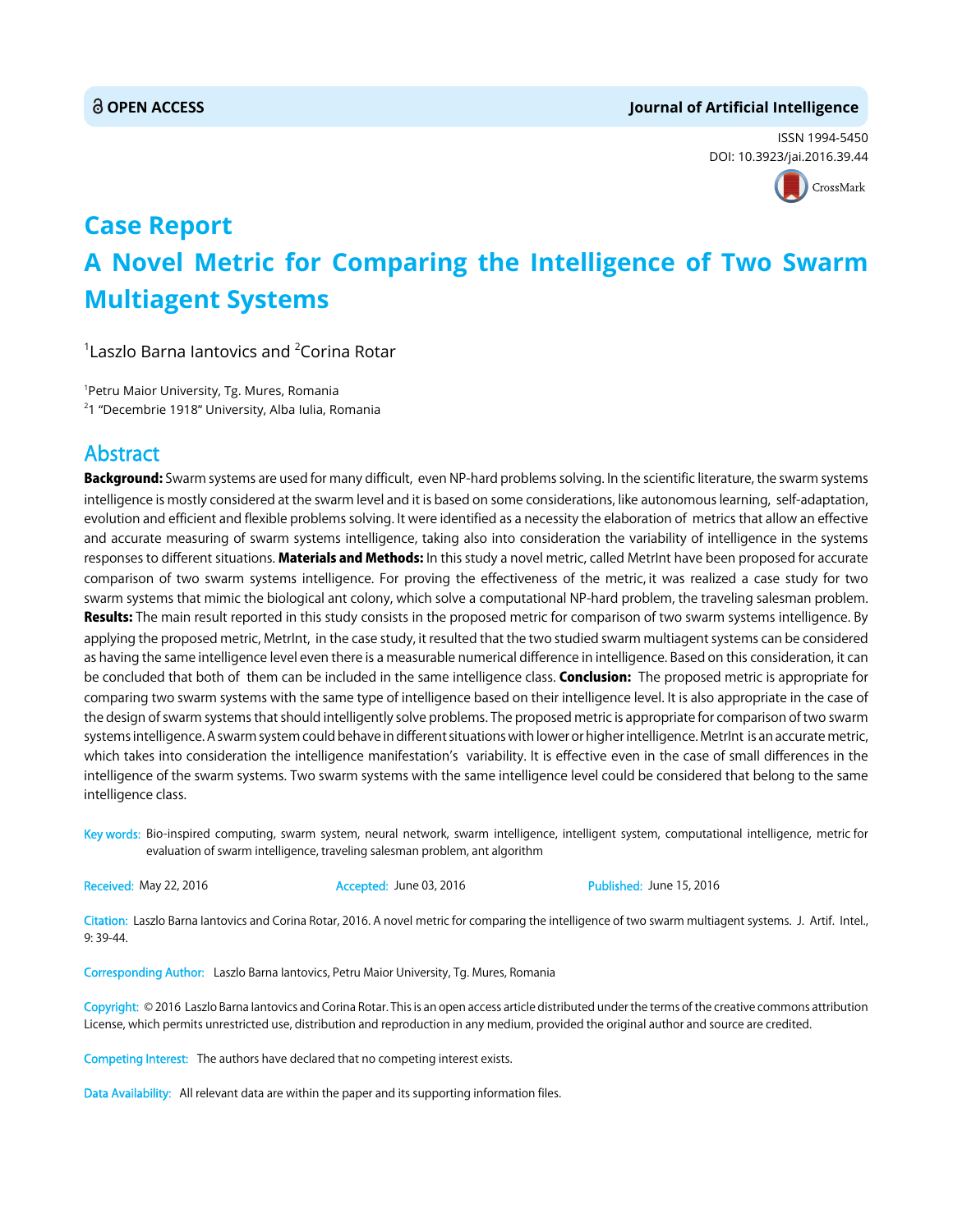#### INTRODUCTION

Recently, many swarm systems have been used for different problems solving $1-3$ . They are inspired by the collective biological intelligence of relatively simple living creatures, like ants, insects and bugs etc. As examples of such particular approaches, the different type of ants algorithms<sup>4</sup> and bees algorithms $5,6$  was mention. Neural networks sometimes are combined with swarm systems in order to improve their efficiency. In this study<sup>7</sup> a particle swarm optimization approach combined with neural computation is presented. The proposal is applied for the recognition of hyper-spectral altered rock.

Many times in the scientific literature a swarm system is considered intelligent when the cooperation even between very simple agents could result in the emergence of intelligence at the level of the swarm, without giving a quantitative evaluation of the intelligence. Such a simple motivation is just an intuitive prove of the existence of the intelligence. It is very important to elaborate metrics that are able to make a quantitative evaluation of the intelligence, thus, allowing also the comparison of swarm system's intelligence.

In this study, it was concluded that an important aspect that it should be taken into consideration regarding the intelligence measuring of a swarm system, consists of the variability of intelligence (some situations/conditions imply higher intelligence and other situations imply lower intelligence). There were considered that, in the case of some swarm systems, if the variability is not taken into account, it could result in erroneous estimation of the intelligence. Different experimental evaluations for the intelligence level of a system that does not have a deterministic behavior could lead to different conclusions.

In this study, an accurate mathematically grounded metric for comparison of two swarm systems intelligence is proposed. Moreover, swarm systems that use some kind of neural computation could be compared also. There were considered swarm systems composed of simple agents that cooperate based on some simple rules. For demonstrating the effectiveness of the metric, an illustrative case study of two swarm ant system, able to solve the Traveling Salesman Problem (TSP-problem) that is an NP-hard problem was realized.

Bio-inspired intelligence and swarm intelligence: Studies on biological intelligence include: Human intelligence<sup>8</sup>, animal intelligence<sup>9</sup> and plant intelligence<sup>10</sup>. In biological systems

composed of very simple living creature like ants, the intelligence could be considered at the level of the swarm. An ant as an individual does not have intelligence, but cooperating with other ants could solve highly complex problems. Based on this consideration, a biological ant colony could be considered intelligent at the swarm level.

Turing<sup>11</sup> considered a computing system intelligent if a human assessor could not decide the nature of the system (being human or otherwise) based on the machine's answers to some specific questions. The present study outlines the difference between the biological intelligence and artificial intelligence and therefore, they should not be compared directly, being of different types. The biological intelligence is the result of billions of years of evolution on earth. Even the computing systems evolve very fast it would take a long time until they will attain a similar complexity and intelligence with the biological systems.

Important research directions consist in development of algorithms<sup>1,2</sup> that attempt to represent the simplified models of different biological swarms. Ants algorithms<sup>4</sup> and bees algorithms<sup>5</sup> are examples of such particular approaches.

It is important to differentiate the intelligent systems (mostly, agent-based systems) and computational intelligence. The computational intelligence includes some fields of artificial intelligence, like neural networks $12,13$ , fuzzy systems and ant colony optimization $14$ .

If a computing system uses a computational intelligence algorithm, it does not necessarily mean that the system could be considered intelligent. For example, a very simple mobile robotic agent was considered (an embodied robot that operates in a physical environment, perceiving the environment via sensors and executing actions via effectors, which has an agent like properties) that uses a neural network to make predictions. Based just only on the consideration that it uses a neural network, the system could not be considered an intelligent one.

However, intelligent systems could use computational intelligence algorithms. This study focus on intelligent systems, computing systems that are able to solve difficult problems like NP-hard problems. For instance, an intelligent mobile robotic agent could be able to solve highly difficult problems and among others uses a neural network for image recognition. The neural networks belong to the class of methods called computational intelligence.

Artificial swarm systems are based on the simplified model of biological swarms like the ant's colony. Some artificial swarm systems are able to solve even difficult problems. An intelligent swarm system could have different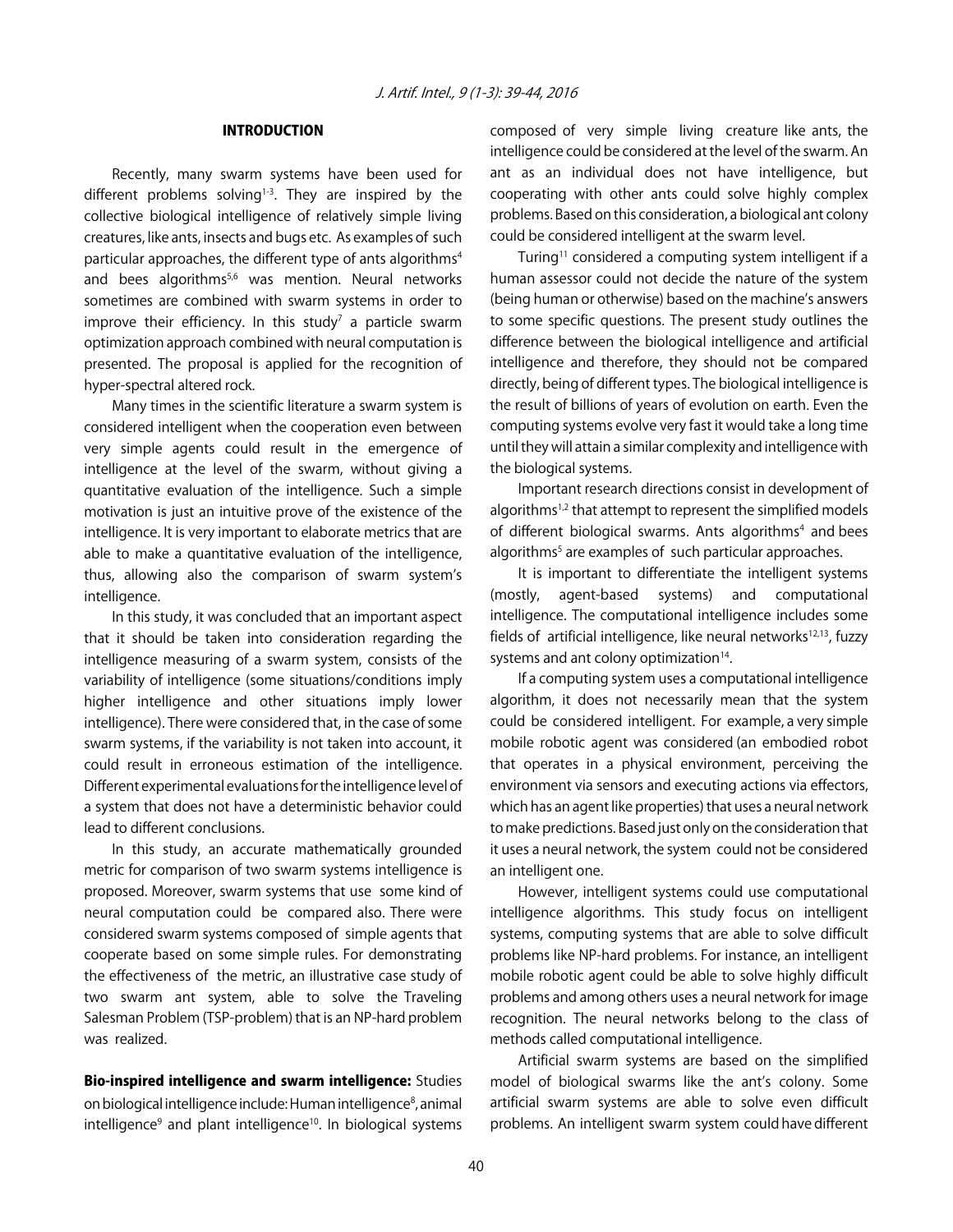advantages versus a system that operates as individual that fulfill the same functionalities. Advantages may consist in lower development cost, increased robustness, increased efficiency etc. The proposed metric presented in this study called MetrInt is able to make an accurate comparison of two swarm systems intelligence.

#### MATERIALS AND METHODS

In the following paragraphs, it is proposed a mathematically grounded accurate metric for comparison of two swarm systems' intelligence. There are considered swarm systems composed of very simple interacting agents that are able to solve difficult problems, at the level of swarm. In each swarm system the agents interact with each other based on some simple rules, which define an elementary low-level but efficient (the agents make simultaneously a distributed search), flexible (the swarm is susceptible of modification or adaptation) and robust (if few agents fail, this does not mean the failure at the swarm level) cooperation.

The two swarm multiagent systems are denoted with SWA and SWB. The SWA is composed of the agents  $SWA = \{SWA_1, SWA_2, \ldots, SWA_n\}$ . The  $|SWA|$ ,  $|SWA| = n$  denotes the cardinality (number of agents) of SWA. The SWB is composed of the agents  $SWB = \{SWB_1, SWB_2, \ldots, SWB_m\}$ . The  $|SWB|$ ,  $|SWB|$  = m denotes the cardinality of SWB.

Algorithm "Swarm system's intelligence comparison" presents the proposed metric for the intelligence comparison. The SIntA =  $\{SIA_1, SIA_2,..., SIA_r\}$  denotes the measured intelligence indicators obtained during the intelligence evaluation in different simulated scenarios (different problems solving for the evaluation of the problem's solving intelligence) of the SWA system. The |SIntA| (where,  $|SintA| = r$ ) denotes the intelligence indicators sample size. The SIntB =  ${SIB_1, SIB_2,..., SIB_k}$  denotes the measured intelligence indicators obtained during the intelligence evaluation in different simulated scenarios of the SWB system. The  $|S|$  (where,  $|S|$  = k) denotes the intelligence indicators sample size.

A measured intelligence indicator denoted in the following generally as  $Ind<sub>r</sub>$  (1) is a weighted sum of more indicators value (denoted with param<sub>1</sub>, param<sub>2</sub>,..., param<sub>n</sub>), which measure components of intelligence, each of them having a specific weight (weights denoted with weigth $_1$ , weigth<sub>2</sub>,..., weigth<sub>i</sub>) in the final intelligence indicator value determination, which present the swarm intelligence:

$$
Indr = param1 \times weight1 + param2 \times weight2 + ... + paramp \times weightp
$$
  
weight<sub>1</sub> + weight<sub>2</sub> + ... + weight<sub>r</sub> = 1 (1)

#### Algorithm extraction

**IN:** SIntA = {SIA<sub>1</sub>, SIA<sub>2</sub>,.., SIA<sub>1</sub>}; SIntB = {SIB<sub>1</sub>, SIB<sub>2</sub>,.., SIB<sub>k</sub>} Out: AIntInd = (CentrIndA, StandardDeviationA,|AIntInd|) BIntInd = (CentrIndB, StandardDeviationB, |BIntInd|) Step 1: Calculate the indicators for the sample SIntA @calculate CentrIndA, StandardDeviationA, |AIntInd| **Step 2:** Calculate the indicators for the sample SIntB @calculate CentrIndB, StandardDeviationB, |BIntInd|

#### EndExtraction

#### MetrInt: Algorithm swarm system's intelligence comparison

IN: AIntInd = (CentrIndA, StandardDeviationA, |AIntInd|) BIntInd = (CentrIndB, StandardDeviationB, |BIntInd|) **Out:** IntelligenceComparisonDecision **Step 1:** Verify if AIntInd and BIntInd have equal standard deviations @formulate HSD0 (the null hypothesis for the standard deviations equality) @formulate HSD1 (the alternative hypothesis for the standard deviations equality) @verifyes the standard deviations equality using the F-test. **Step2:** Verification of intelligence equality If (the standard deviations are equal from statistic point of view) then @formulate H0 (the null hypothesis) @formulate H1 (the alternative null hypothesis) @Apply the Unpaired Two-Sample T-test. @Obtain the p-value. Step 3: Interpretation of the intelligence evaluation result If (p-value> $\alpha$ ) then Begin @Accept H0. //cannot be realized a differentiation in intelligence. @SWA intelligence is statistically equal with the SWB intelligence. End Else Begin @accept H1//can be realized a differentiation in intelligence. If (CentrIndA<CentrIndB) then @SWA is less intelligent than the SWB. Else @SWB is less intelligent than the SWA. End EndComparisonSwarmSystem'sIntelligence

The intelligence comparison is based on a specific mathematical calculus using the indicator's values obtained as results of some simulations in the case of both swarm systems SWA and SWB. The indicators are retained in SIntA =  ${SIA<sub>1</sub>$ ,  $SIA<sub>2</sub>,..., SIA<sub>r</sub>$ } corresponding to SWA and  $SIntB = {SIB<sub>1</sub>, SIB<sub>2</sub>,...,}$  $SIB_k$ } corresponding to SWB. For both swarm systems, the "Extraction" algorithm calculate the central intelligence indicator denoted as CentrIndA and CentrIndB, the standard deviation of central indicators denoted as Standard DeviationA and Standard DeviationB and the samples sizes denoted as |AIntInd| and |BIntInd|. The means of SIntA and SIntB are considered for the calculation of central indicator.

Applying the swarm system's intelligence comparison algorithm, two swarm systems' intelligence can be compared. Null hypothesis denoted as H0 represents the statement that the CentrIndA of SWA is equal from the statistical point of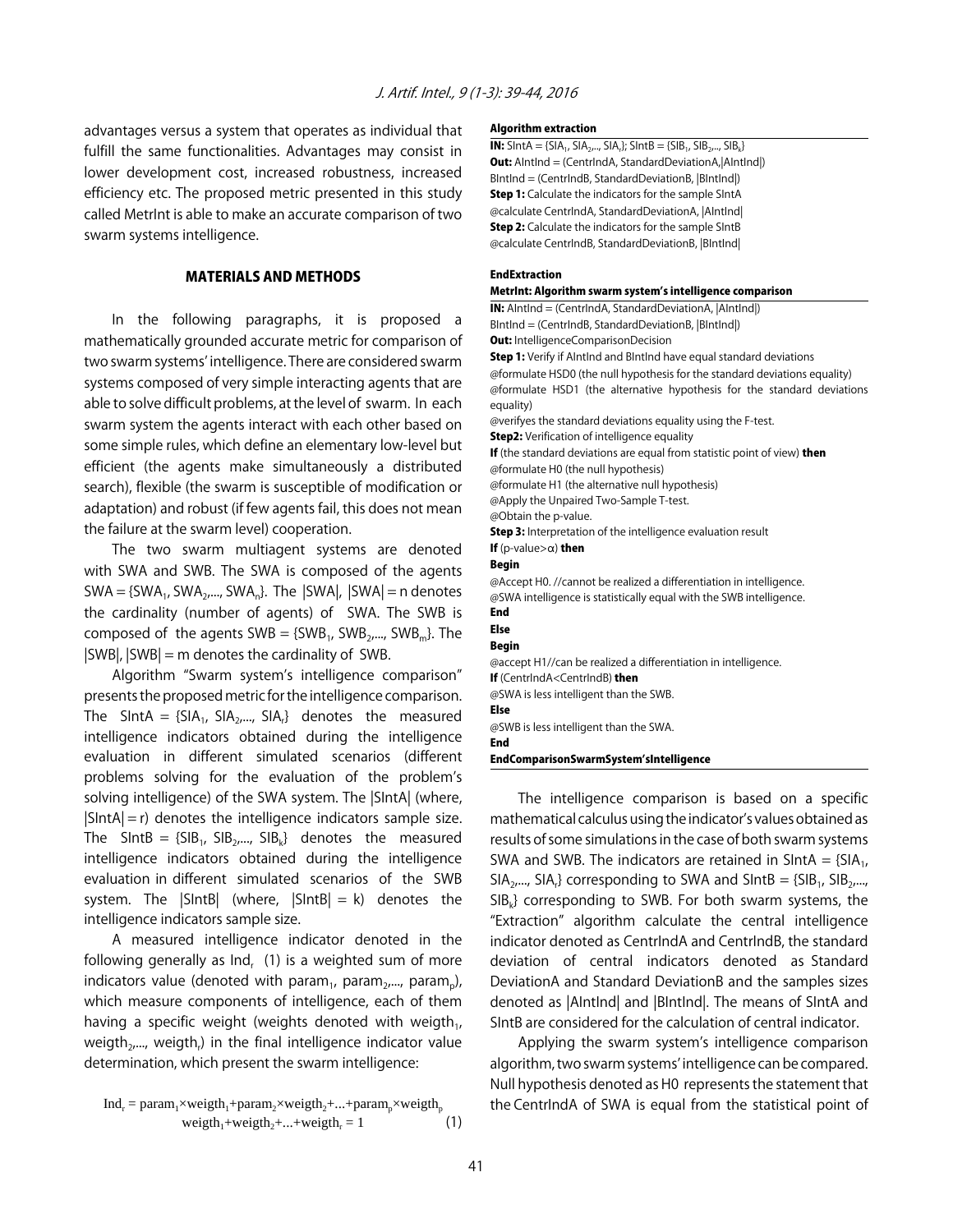| Table 1. Simulation results of the two swami systems |        |        |        |        |                          |        |                    |        |        |       |  |
|------------------------------------------------------|--------|--------|--------|--------|--------------------------|--------|--------------------|--------|--------|-------|--|
| Rank-based ant system                                |        |        |        |        |                          |        | Min-max ant system |        |        |       |  |
| 5.057,                                               | 5.055, | 5.821, | 5.585, | 5.391, | $\overline{\phantom{0}}$ | 5.657. | 5.706.             | 5.409, | 5.442. | 5.826 |  |
| 5.308,                                               | 6.015, | 5.654, | 5.888, | 5.536, |                          | 5.123, | 4.810.             | 5.579, | 5.853, | 5.121 |  |
| 5.695,                                               | 5.793, | 5.295, | 6.147. | 5.216. |                          | 5.459. | 4.492.             | 4.944. | 5.466. | 4.978 |  |
| 5.026,                                               | 5.430, | 5.015, | 5.684, | 5.064. | 5.175                    | 5.095, | 5.917.             | 5.760. | 5.315, | 5.558 |  |
| 5.617,                                               | 5.853, | 5.359, | 5.210, | 4.973. | 6.318                    | 5.661, | 5.546.             | 5.809, | 5.729. | 5.519 |  |
| 5.726,                                               | 4.711, | 5.814, | 5.423, | 5.402, |                          | 5.288, | 5.293,             | 5.365, | 5.806, | 4.465 |  |
| 5.884,                                               | 5.348. | 5.621, | 5.650. | 5.550, | 5.438                    | 5.427. | 5.217.             | 5.244. | 5.741. | 5.724 |  |
| 5.365,                                               | 4.943. | 6.575, | 5.333, | 4.966, | 5.31                     | 5.579. | 5.599,             | 5.506, | 5.907, | 5.421 |  |
| 6.02,                                                | 5.171, | 5.314, | 5.734, | 5.086  |                          | 5.312, | 5.632,             | 5.101, | 5.476, | 4.405 |  |
|                                                      |        |        |        |        |                          |        |                    |        |        |       |  |

Table 1: Simulation results of the two swarm systems

Table 2: Results of the extraction algorithm

|                    | Rank-based ant system | Min-max ant system |
|--------------------|-----------------------|--------------------|
| Mean               | 5.48089796            | 5.406267           |
| Standard deviation | 0.384579437           | 0.370256           |
| Sample size        | 49                    | 45                 |

view with the CentrIndB of SWB. Alternative hypothesis denoted as H1 represents the hypothesis that the CentrIndA of SWA is different from the statistical point of view from CentrIndB of SWA. The testing of H0 and H1 is realized with the significance level denoted by  $\alpha$ . Alpha ( $\alpha$ ) is a parameter of the algorithm and represents the probability of rejecting the null hypothesis when it is true (to make a type I error). The value  $\alpha$  is set to 0.05.

For the presented swarm system's intelligence comparison algorithm, the H0 testing is made with the two-sample t-test<sup>15</sup> in the case of equality between the standard deviations of SWA and SWB.

If the H0 is verified then it can be concluded that the two swarm system's intelligence is equal from the statistical point of view. The numerical difference is given by the variability within samples. Performing the measurements in different experimental conditions could conduct to slightly different result.

If H1 is accepted and CentrIndA<CentrIndB then it can be concluded that SWA is less intelligent than the SWB. If H1 is accepted and CentrIndA>CentrIndB then can be concluded that SWB is less intelligent than the SWA.

#### RESULTS

For proving the effectiveness of the proposed metric the following scenario was set: In the experiments for illustrative purposes, there were considered two swarm systems that operate as a SWA = Rank-based ant system<sup>16</sup> and a SWB = Min-max ant system<sup>16</sup> and they were applied for a very well known NP-hard problem, the Traveling Salesman Problem (TSP)<sup>14,17</sup>.

In the case of the rank-based ant system<sup>16</sup>, the obtained solutions are ranked according to their length. The amount of deposited pheromone is weighted for each solution. However, solutions with shorter paths deposit more pheromone than the solutions with longer paths.

For the min-max ant system<sup>16</sup>, there are retained both the maximum and minimum pheromone amounts denoted as (max, min). Only the global best and iteration best tour deposited pheromone. All of the edges in the graph are initialized to max and reinitialized to max when stagnation is detected.

The experimental scenario takes into consideration maps with nr = 35 randomly placed cities. The parameters of both algorithms are: Number of tests  $= 1000$ , alpha  $= 1$  (power of the pheromone), beta  $= 1$  (power of the distance per edge weight) and evaporation  $= 0.1$  (the evaporation factor).

Table 1 presents the simulation results. In the simulations, it was considered that for both swarm systems, the intelligence indicator is the obtained best to date travel value at the end of the simulation.

Table 2 presents the calculated mean, Standard Deviation (SD) and sample size calculated for SWA and SWB. The statistical equality between the standard deviations of SWA and SWB was verified by using the F-test, obtaining as results:  $F = 1.079$  and the  $p = 0.8019$ ,  $p > 0.05$ , suggesting that the equality of standard deviations (the difference between the standard deviations is not statistically significant). Based on the equality of standard deviations of SWA and SWB, according to the algorithm comparison swarm system's intelligence, it can be concluded that it should furtherly be applied the two-tails unpaired two-sample t-test with  $\alpha = 0.05$ .

Applying the unpaired two-sample t-test it was obtained  $t = 0.9567$  and the  $p = 0.3412$ . Based on this result  $p > \alpha$ , it can be concluded that the difference in intelligence between the two swam systems SWA and SWB are not statistically different for the solving of TSP problem when the map includes 35 cities placed.

#### **DISCUSSION**

There are many definitions of computing system's intelligence. Based on many years of experience, there were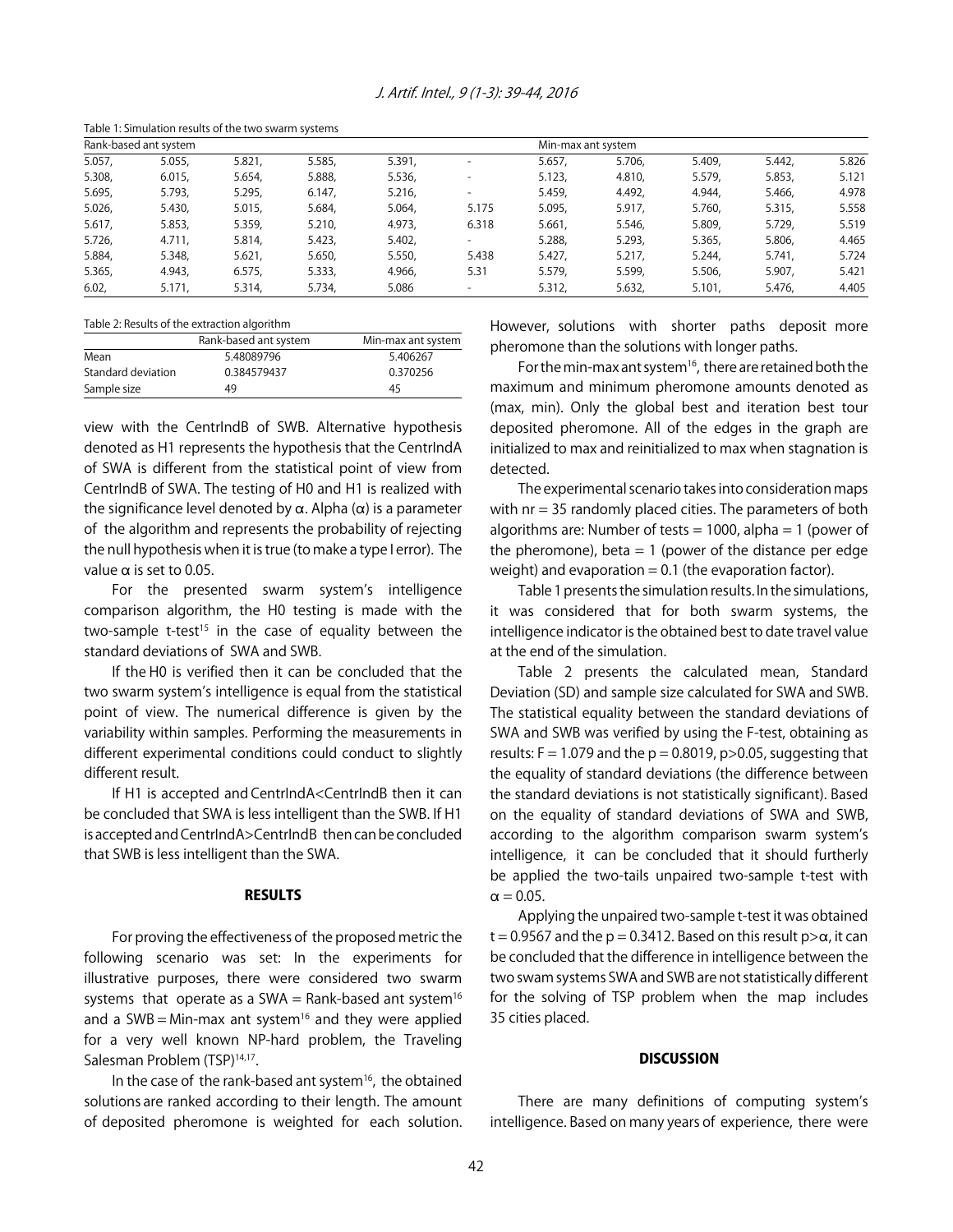considered that is impossible to give a general/universal unanimously accepted definition. Many definitions presented in the scientific literature are based on some considerations like autonomous learning, self-adaptation and evolution. Moreover, there is required to elaborate metrics that allows an accurate measuring of computing system's intelligence.

Artificial swarm systems are composed of simple agents, being able solve many problems, including NP-hard problems, like the traveling salesman problem. For a swarm system's intelligence, it could be given a general definition, mostly based on benefits in cooperation between the agent's members of the swarm during the problems solving process. Many studies proved that, even for simple efficiently, flexibly and robustly cooperating swarm systems, the intelligence emerge at the swarm level.

It is not enough to give a general definition to a swarm system's intelligence based just on some intuitive considerations. It was considered that it should be developed accurate metrics that allows an estimation of swarm system's intelligence and comparisons of the intelligence of more than one swarm systems. Swarm systems could be by different type, specialized on different problems solving. Considering these aspects, adapted metrics should be developed, based on particularities of the systems.

In this study, it was considered that the intelligence is measured at the level of the whole swarm not at individual/agent level. Our metric is appropriate for the swarm systems, where the intelligence indicator for a problem solving by the swarm system is expressed by a single value. This value can be calculated as a weighted sum of some other values if these measure different aspects of the swarm system's intelligence. The proposed metric takes into account the variability of the intelligence of the compared swarm systems. A swarm system could have different intelligent reactions in different situations. In a specific situation, the swarm system reaction could be more or less intelligent. For instance, we mention the situation when the reaction is more intelligent in some cases and less intelligent for other cases.

This study18 presents a similar metric called MetrIntComp for comparison of two cooperative multiagent systems. The effectiveness of the proposed metric MetrIntComp is proven for a case study. The disadvantages of the MetrIntComp versus the metric MetrInt, proposed in this study include the more limited accuracy and the necessity to use a higher sample size. The main advantage of the MetrintComp consists in its robustness, as it does not require that the intelligence indicators sample data to be normally distributed. There is possible the effective comparison of the two metrics, both of them measuring the intelligence in a similar way.

This study<sup>19</sup> proposes the idea of a general test called universal anytime intelligence test. The researcher of the study consider that such a test should be appropriate to measure the intelligence level (no matter how low or how high it would be) of any biological or artificial system. It is based on the on C-tests and compression-enhanced Turing tests developed in the late 1990s. The authors of the research discuss different tests by highlighting their limitations. They introduce some new ideas that they consider necessary for the development of a "Universal intelligence test". The main advantage of the metric MetrInt consists in the intelligence comparison based on practical evaluations and based on this; an accurate comparison of two swarm systems should be possible. Without such an approach, considering just a pure theoretical model, it is difficult to make an accurate comparison.

In many studies there are presented some evaluations or analyzes of the system's intelligence. There are very few effective metrics designed for making a comparison of two or more multiagent systems. In this study<sup>20</sup> the collective intelligence of particle swarm system is assessed according to a proposed maturity model. The proposed model is based on the maturity model of command and control operational space and the model of collaborating software. The main aimed of the study was to obtain a more thorough explanation of how the intelligent behaviour of the particle swarm emerges. In this study<sup>20</sup> it is presented an approach that is not appropriate for the accurate comparison of two swarm multiagent systems intelligence. The metric MetrInt proposed by us in this study is able to make an accurate comparison of two multiagent systems and allows a classification, also. If two swarm systems have the same intelligence, they can be included in the same class of intelligence.

#### **CONCLUSION**

In this study, it was proposed that a novel accurate metric for comparing two swarm system's intelligence considering the variability (more or less intelligence that is expressed in different situations). For the validation of our proposed metric, it was considered two swarm ant colony systems, rank-based ant system and min-max ant system, that are specialized in solving the traveling salesman problem-an NP-hard problem. The result of the intelligence comparison based on the proposed metric proves that the small difference regarding the intelligence is the result of an accident (repeating the experiments could result in slightly different results) and